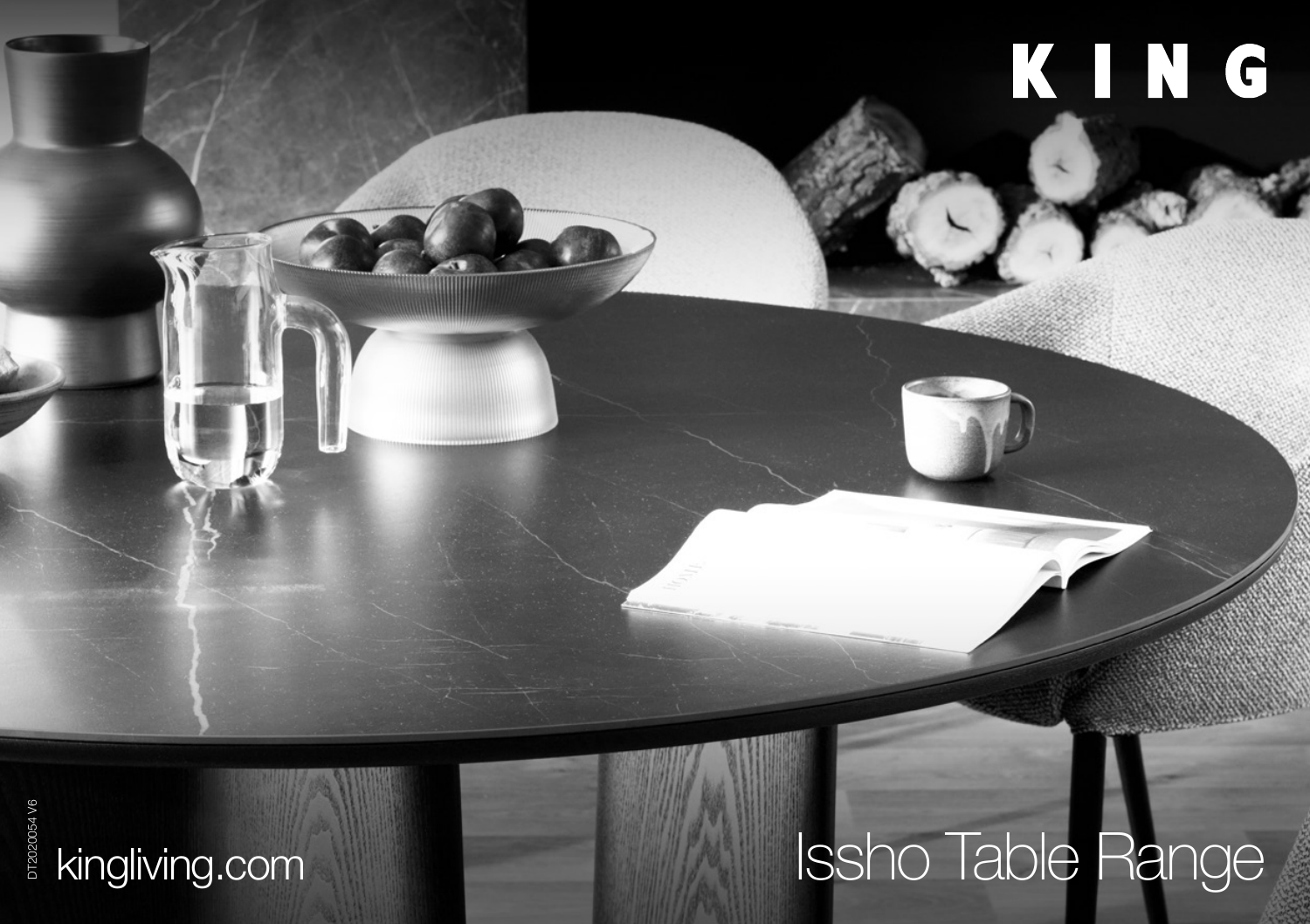## Issho Dining Tables



Effective October 2021. \*Colours/Finishes: Circle Tables: Tops: Selected King Living timber finishes or ceramic. Bases: Selected King Living timber finishes. Lazy Susan Tables: Tops: Selected ceramic. Bases: Selected King timber finishes. As King Living has a policy of continuous improvement, changes to products and specifications may be made without prior notice. Images and drawings are representative of design only. Accessories not includ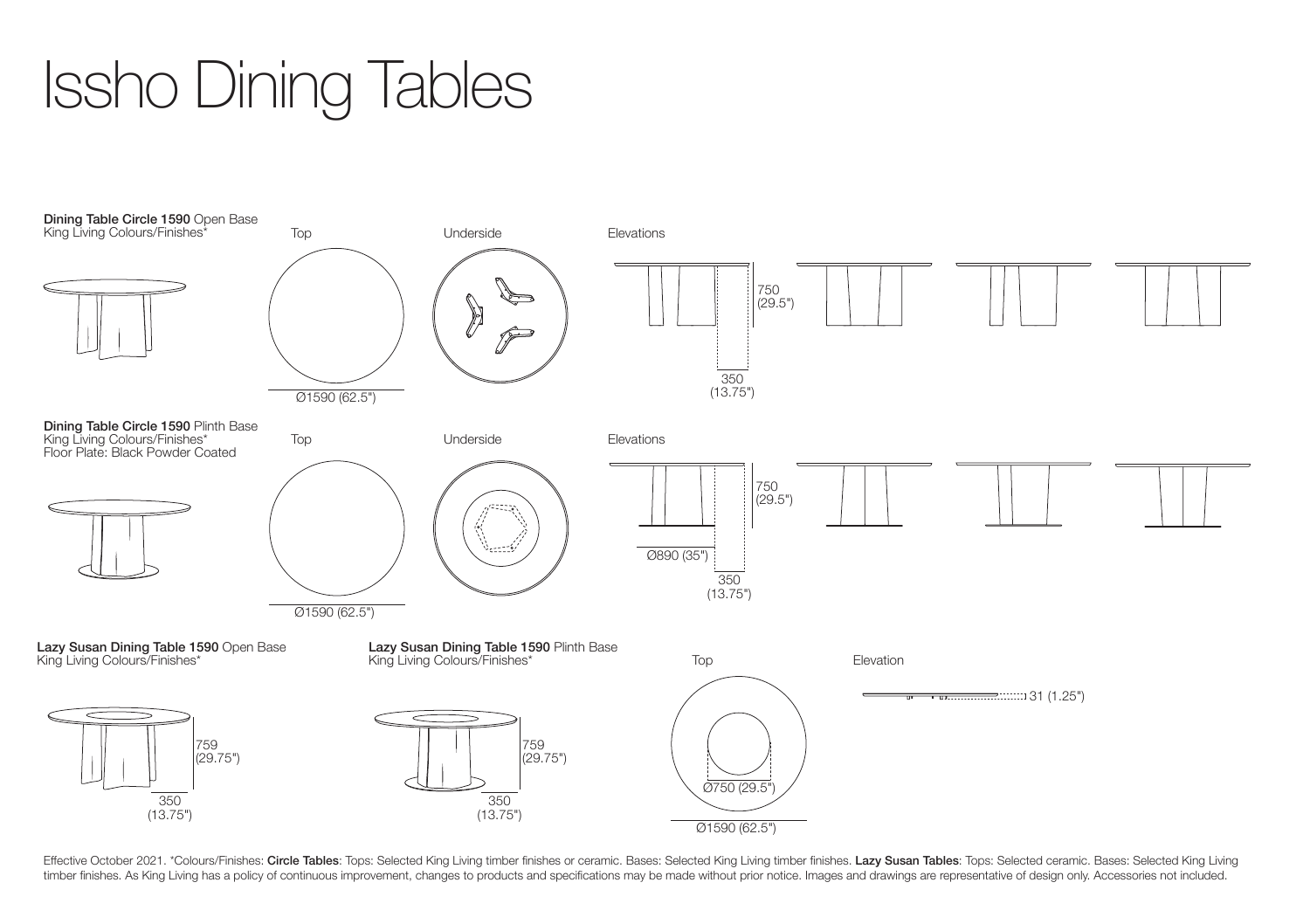Issho Dining Tables



Effective October 2021. \*Colours/Finishes: RECT Tables: Tops: Selected King Living timber finishes or ceramic. Bases: Selected King Living timber finishes. As King Living has a policy of continuous improvement, changes to and specifications may be made without prior notice. Images and drawings are representative of design only. Accessories not included.